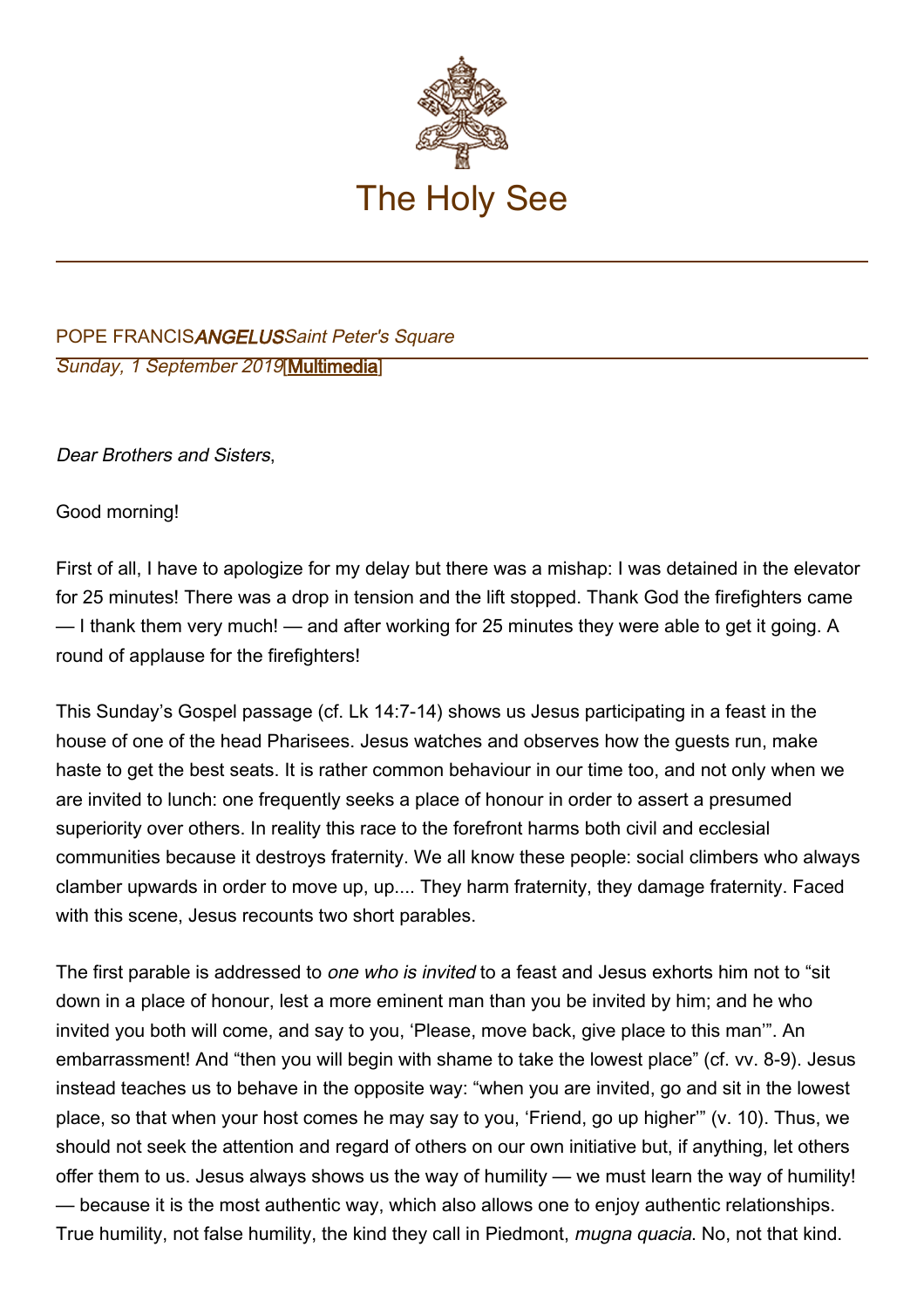## True humility.

In the second parable, Jesus addresses the one who invites and, referring to the method of selecting guests, says to him: "when you give a feast, invite the poor, the maimed, the lame, the blind, and you will be blessed, because they cannot repay you" (vv. 13-14). Here too, Jesus goes completely against the tide, manifesting as always, the logic of God the Father. And he also adds the key by which to interpret this discourse of his. And what is the key? A promise: if you do this, you "will be repaid at the resurrection of the just" (v. 14). This means that those who behave in this way will receive divine compensation, far superior to human repayment: I do this favour for you expecting you to do one for me. No, this is not Christian. Humble generosity is Christian. Indeed, human repayment usually distorts relationships, making them "commercial" by bringing personal interest into a relationship that should be generous and free. Instead, Jesus encourages selfless generosity, to pave our way toward a much greater joy, the joy of partaking in the very love of God who awaits us, all of us, at the heavenly banquet.

May the Virgin Mary, "humble beyond all creatures and more exalted" (Dante, Paradiso, xxxiii, 2), help us to recognize ourselves as we are, that is, small; and to give joyfully, without repayment.

## After the Angelus, the Holy Father continued:

Dear brothers and sisters, today, 1 September, is the World Day of Prayer for the Care of Creation, an ecumenical prayer that raises our awareness and commitment to caring for our common home, starting with a more sustainable personal and family lifestyle. From today until 4 October, the Feast of Saint Francis of Assisi, it is a favourable time to praise God for all his creatures and to assume responsibility before the cry of the Earth.

I greet all of you who have come from Italy and from various parts of the world. I greet in particular the Ukrainian pilgrims — Slava Jisusu Khristu! — who have come from various countries for the occasion of the Synod of Bishops of the Ukrainian Greek Catholic Church, which will take place in Rome in the coming days. I greet the Sisters of the Institute of Saint Joseph Benedict Cottolengo and the young people in formation — thank you! Thank you for your witness! Thank you for what you do and for what you teach us; onward, keep going!; the cyclists from Cunardo and the faithful from Cerro di Bottanuco; the Catholic Action group of Lecce and the young people from San Matteo della Decima, Gallo Farnese and Capriate San Gervasio.

On Wednesday, God willing, I will depart for an [Apostolic Journey to Africa to visit the peoples of](http://w2.vatican.va/content/francesco/it/travels/2019/outside/documents/papa-francesco-mozambico-madagascar-maurizio-2019.html) [Mozambique, Madagascar and Mauritius.](http://w2.vatican.va/content/francesco/it/travels/2019/outside/documents/papa-francesco-mozambico-madagascar-maurizio-2019.html) I ask you to accompany me with your prayers so that this pastoral visit may bear the desired fruits.

On 5 October I will hold a Consistory to appoint 10 new cardinals. Their nationalities express the